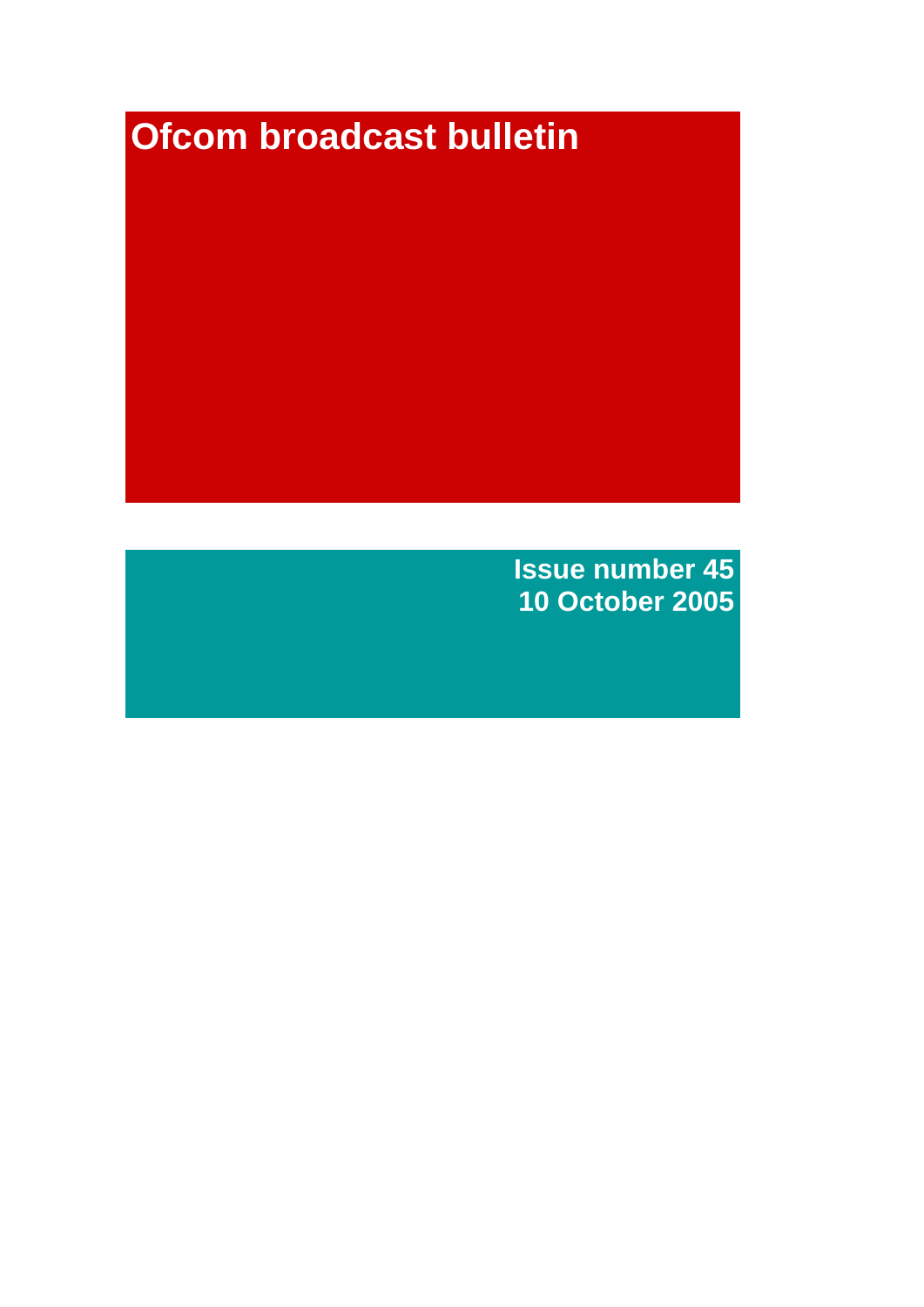Ofcom broadcast bulletin 45 10 October 2005

# **Contents**

| Introduction           | 3 |
|------------------------|---|
|                        |   |
| <b>Standards cases</b> |   |
|                        |   |

| In Breach                                    |    |
|----------------------------------------------|----|
| Resolved                                     |    |
| Other programmes not in breach/outside remit | 11 |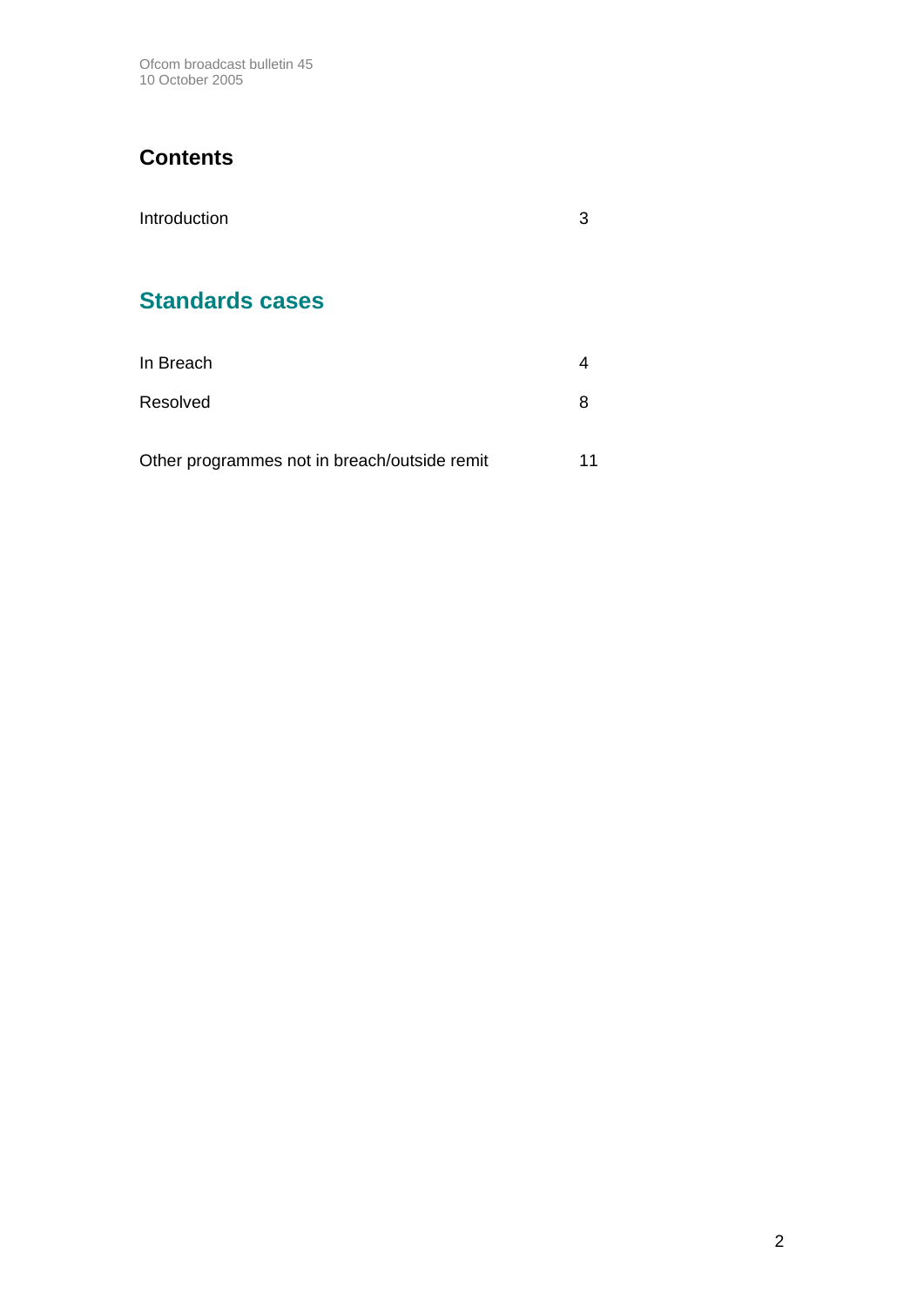# **Introduction**

Ofcom's Broadcasting Code took effect on 25 July 2005 (with the exception of Rule 10.17 which came into effect on 1 July 2005). This Code is used to assess the compliance of all programmes broadcast on or after 25 July 2005. The Broadcasting Code can be found at http://www.ofcom.org.uk/tv/ifi/codes/bcode/

The Rules on the Amount and Distribution of Advertising (RADA) apply to advertising issues within Ofcom's remit from 25 July 2005. The Rules can be found at http://www.ofcom.org.uk/tv/ifi/codes/advertising/#content

The Communications Act 2003 allowed for the codes of the legacy regulators to remain in force until such time as Ofcom developed its own Code. While Ofcom has now published its Broadcasting Code, the following legacy Codes apply to content broadcast before 25 July 2005.

- Advertising and Sponsorship Code (Radio Authority)
- News & Current Affairs Code and Programme Code (Radio Authority)
- Code on Standards (Broadcasting Standards Commission)
- Code on Fairness and Privacy (Broadcasting Standards Commission)
- Programme Code (Independent Television Commission)
- Programme Sponsorship Code (Independent Television Commission)
- Rules on the Amount and Distribution of Advertising

From time to time adjudications relating to advertising content may appear in the bulletin in relation to areas of advertising regulation which remain with Ofcom (including the application of statutory sanctions by Ofcom).

*Copies of the full adjudications for Upheld and Not Upheld Fairness and Privacy cases can be found on the Ofcom website: www.ofcom.org.uk*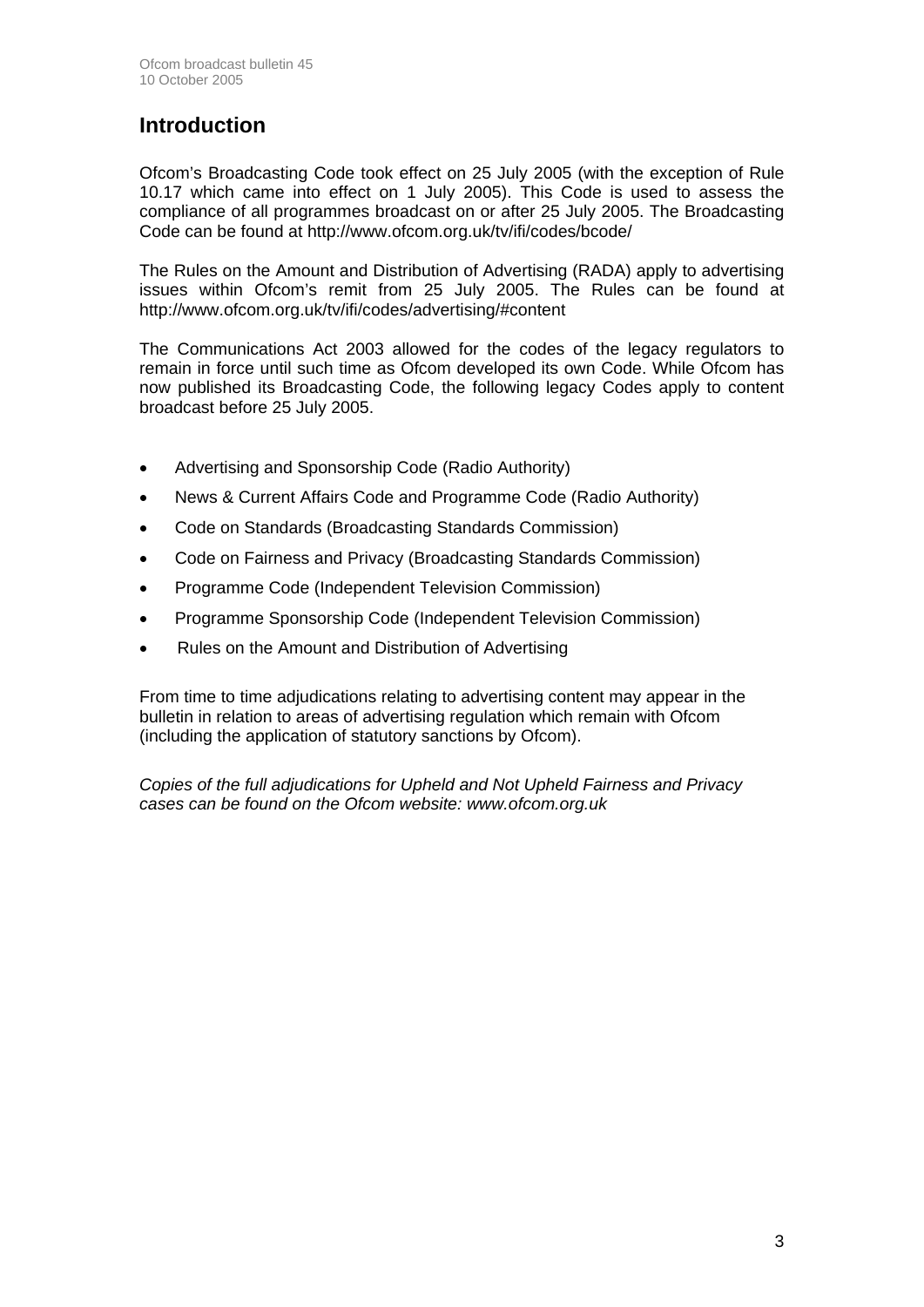# **Standards cases**

# **In Breach**

### **Viasat**

*TV3 26 March 2005, 15:30 and ZTV 11 April 2005, 21:00*

#### **Introduction**

TV3 and ZTV are two Swedish language general entertainment channels broadcast in the UK by Viasat Broadcasting UK Ltd.

On 26 March 2005 TV3 transmitted the football World Cup qualifier match between Sweden and Bulgaria. On 11 April 2005 ZTV broadcast a programme containing highlights of the Swedish premiership football league.

Both of these programmes were sponsored by a number of companies including Bet24Poker, part of Bet24, an online gambling facility. The Bet24Poker logo was shown at the opening of the programmes and at each advertising break. When the logo was onscreen at the opening of the programmes, a voiceover referred to Bet24 as the programmes' sponsor.

At the end of the programmes a different graphic was used featuring playing cards and the voiceover referred to Bet24Poker.

#### **TV3 26 March 2005, 15:30**

During the match coverage, the commentators referred on four occasions to Bet24 and the odds that viewers could get at that moment from placing their bets with that company.

When these references were made, a graphic appeared on screen showing unbranded odds relating to potential occurrences in the game - for example the odds on a Swedish win, a Bulgarian win or the odds on a draw.

One viewer complained that such references to the product or services of a sponsor of the programme during the programme were in breach of Section 9.1 of the (ex-ITC) Code of Programme Sponsorship ('the Code'). Section 9.1 of the Code states that, "There may be no reference, whether visual or oral, to the sponsor (or the sponsor's product or service) in the programme or series they are sponsoring. The financial relationship between a sponsor and a broadcaster or programme-maker may create a higher presumption that the inclusion of a sponsor reference is deliberate and/or promotional." Section 9.1.3 notes that "This rule (9.1.1) also extends to generic references to the sponsor's (unbranded) product, service or business. When editorially justified, there may be occasions when a generic reference is justified, but this may never be in a way that suggests the generic reference is promotional for the sponsor."

In addition Ofcom also asked the channel to comment on the complaint in relation to Section 4.1 of the Code. Section 4.1 of the Code states that one of the key principles underpinning the regulation of television sponsorship is "To ensure that programmes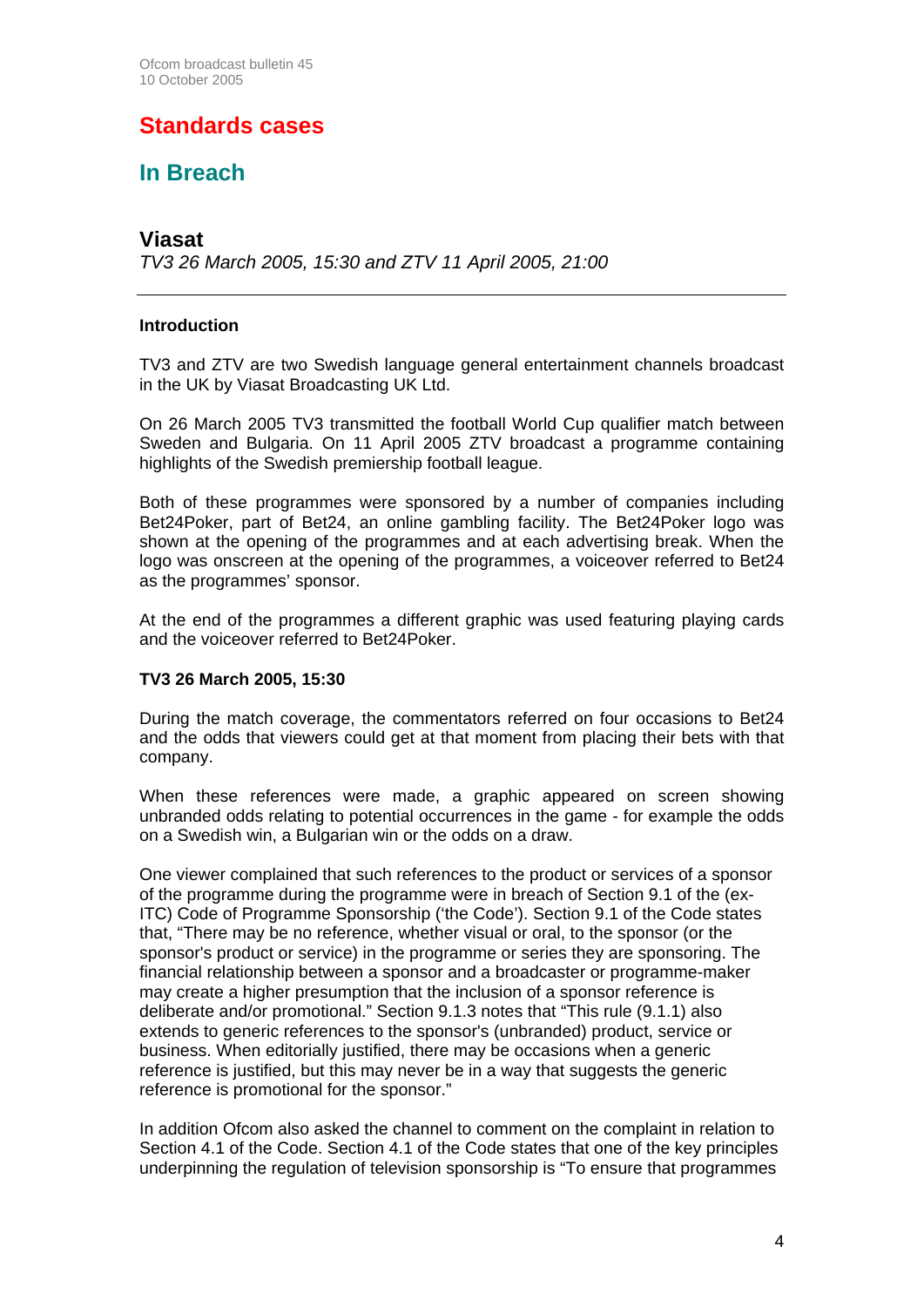are not distorted for commercial purposes. A sponsor must not influence the content or scheduling of a programme in such a way as to affect the editorial independence and responsibility of the broadcaster."

### *ZTV* **11 April 2005, 21:00**

On three occasions a graphic showing odds on the football matches being discussed by the in-studio experts were shown on screen. Two of these graphics displayed odds being offered by Bet24.com and by another gambling company. The third graphic displayed Bet24 odds only.

One viewer complained that such references to the product or services of a sponsor of the programme during the programme were in breach of Section 9.1 of the Code of Programme Sponsorship ('the Code'). In addition Ofcom also asked the channel to comment on the complaint in relation to Section 4.1 of the Code.

#### **Response**

#### **Section 4.1**

Viasat said that the *TV3* broadcast contained graphical representations of unbranded odds that did not breach Section 4.1 of the Code. However Viasat accepted that the programme commentators in the *TV3* coverage did refer to Bet24's odds and therefore gave Bet24 undue prominence. Viasat told Ofcom that TV3 accepted that the commentators were wrong to refer to Bet24 without mentioning a range of alternatives and TV3 had now taken steps to ensure that this will not reoccur.

In relation to the *ZTV* broadcast*,* Viasat said that the programme commentators did not in fact mention Bet24. References were made only to odds provided by a range of services.

#### **Section 9.1**

Viasat said that both the *TV3* and *ZTV* broadcasts were sponsored by Bet24Poker and not Bet24 as alleged by the complainant. As a result there were no references within either broadcast to the sponsor or the sponsor's product or service within the terms of Section 9.1 of the Code.

### **Decision**

Section 9.1 of the Code requires that there should be no reference made in a programme to the sponsor of that programme.

Viasat stated that the sponsor of the programmes was Bet24Poker and therefore references to Bet24 were not covered by Section 9.1 of the Code. Bet24 is the name of a betting website which is divided into three areas: Poker, Casino and Live Betting. We believe that Bet24Poker therefore forms part of Bet24. It is our view that Bet24 and Bet24Poker are so inextricably linked that Bet24 can be considered to be the sponsor of both broadcasts. The audible reference to 'Bet24' and not 'Bet24poker' in the opening credits strengthens this view.

The Code, which was in force at the time of broadcast, prohibits any reference to the sponsor in a programme it is sponsoring. The inclusion in these programmes to the betting odds offered by the sponsor suggests the sponsor may have influenced the editorial content and raises questions over the broadcaster's editorial independence. The references to Bet24 (including Bet24Poker) in both programmes were in breach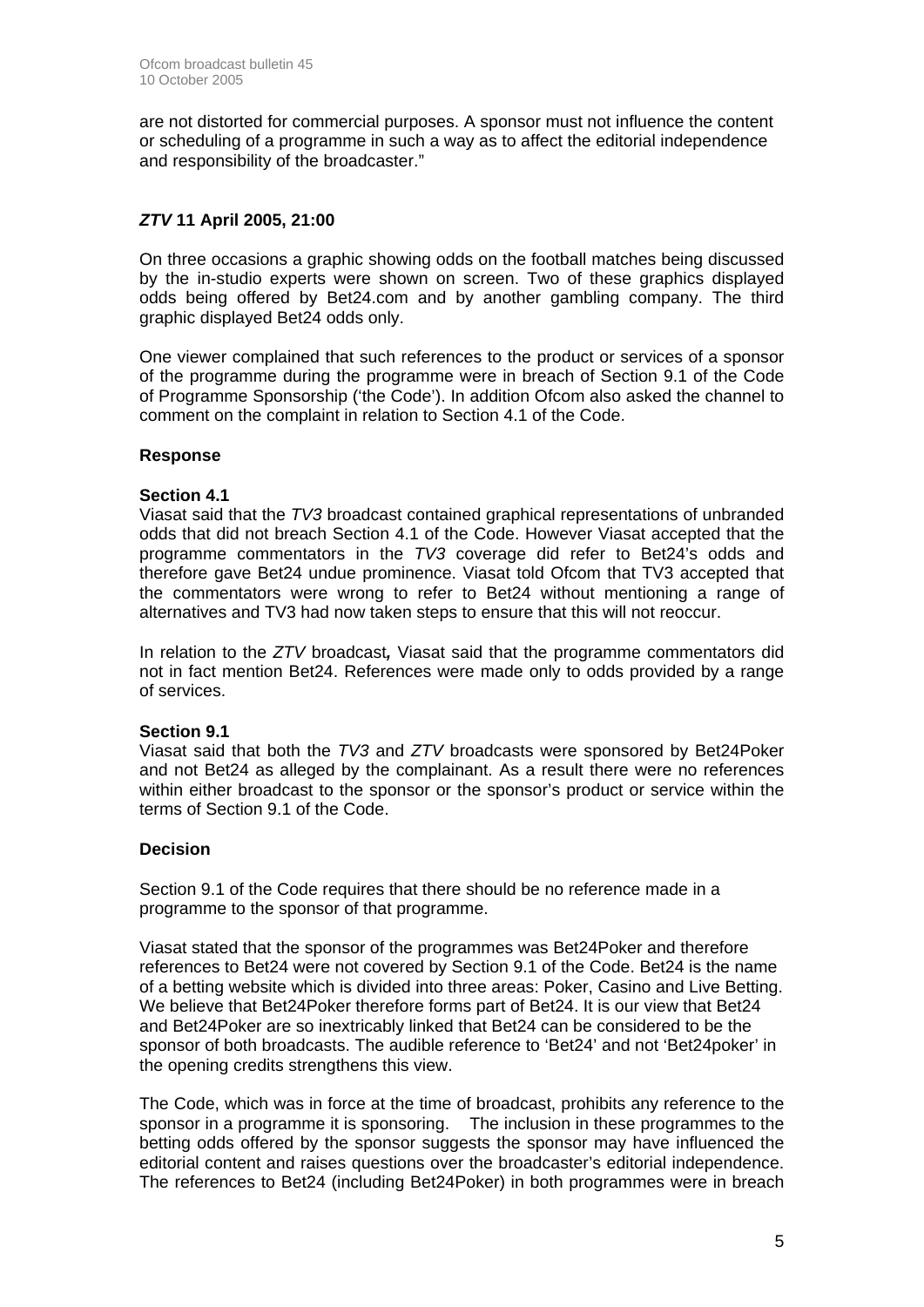of Sections 4.1 and 9.1 of the Code.

**The output breached Sections 4.1 and 9.1 (content of sponsored programmes) of the Code of Programme Sponsorship.**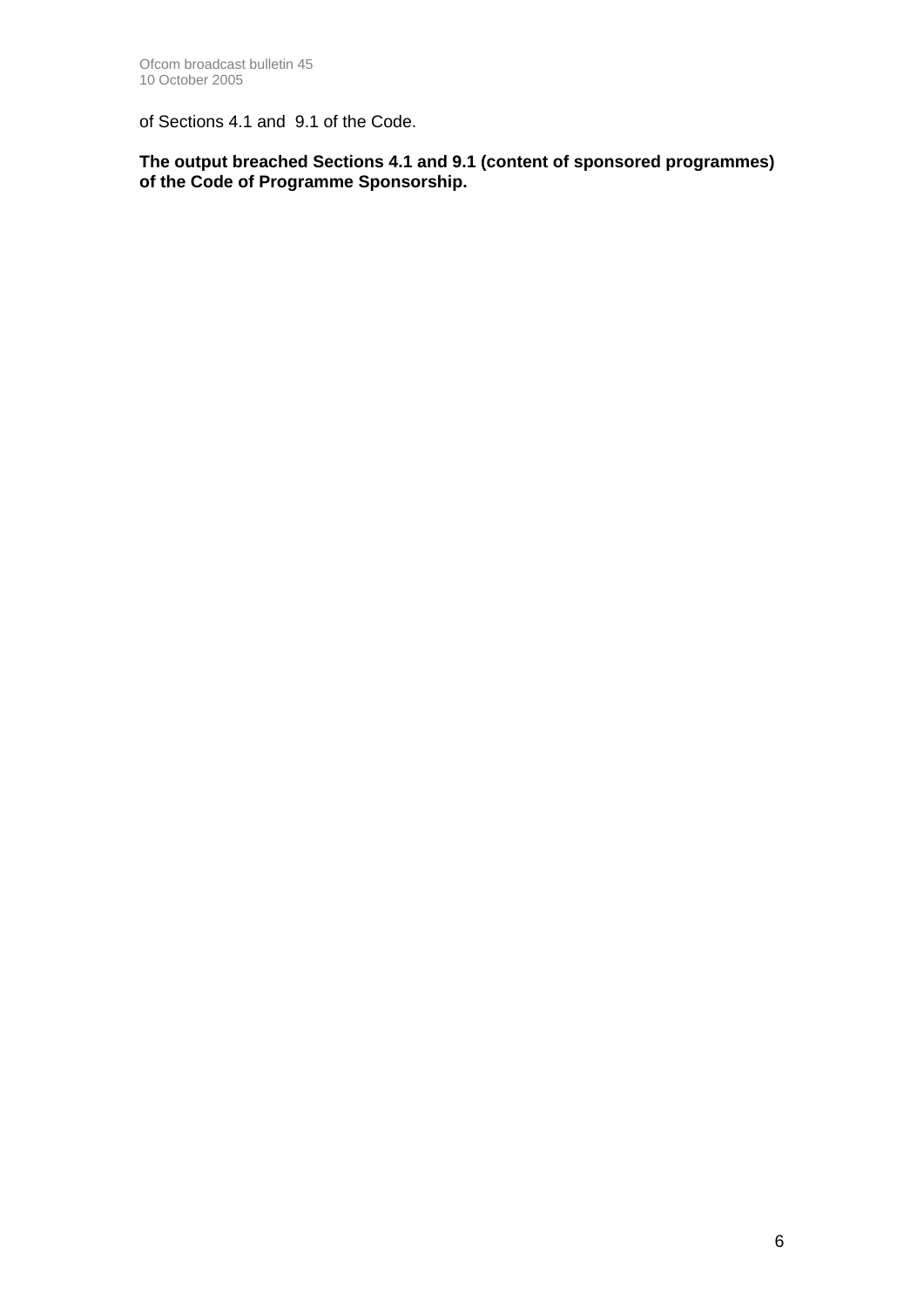### **Stupid**  *BBC2, 24 June 2005, 17:00*

#### **Introduction**

This children's comedy show featured a sketch about a scout leader and his pack tracking the leader's wife and new boyfriend, when the couple were out in the countryside for a picnic. Two viewers were concerned about the general tone of the sketch including the use of word "slapper".

#### **Response**

The BBC said that this show worked on different levels for children of different ages; the strong element of slapstick appealed to younger children, while the depictions of dysfunctional adults attracted older children. The broadcaster felt that *Stupid* would primarily be of interest to viewers aged between 9 and 12. It featured some of the blunter language used by young people both to give it a contemporary sound and to contribute to the comedy. The tone of the show was that of pantomime and its fantasy elements established a clear distance from the daily experience of its viewers.

In this sketch, the BBC felt that the language used highlighted the humour of the situation, as there was a mismatch between the character of the scout leader using the language and the contemporary form of abuse. However, the broadcaster believed that "slapper" was a mild term of abuse and was not offensive.

#### **Decision**

We agree that the use of this disparaging term for women would not offend the majority of viewers in many contexts. Although the sketch was meant to ridicule the actions of the scout leader, to achieve this meant insulting his wife and her boyfriend. The boyfriend was referred to as "a fancy man" and, apart from the term "slapper", the wife was also called "a cow".

The ex-BSC Code (the Code in force at the time of transmission) states that, in relation to swearing and offensive language, the paramount concern of most adults is for children. The tone of this sketch meant that the language was used in an aggressive and insulting manner. Although this show may appeal to older children, it also included fantasy links between sketches featuring a 'king-figure' and his servant, a rat. We believe that the programme would also appeal to younger children who may not be familiar yet with this language, especially when used in such a manner.

We believe that the language used by the scout leader about his wife was not suitable in a programme specifically made for children.

#### **The sketch was in contravention of the Code on Standards**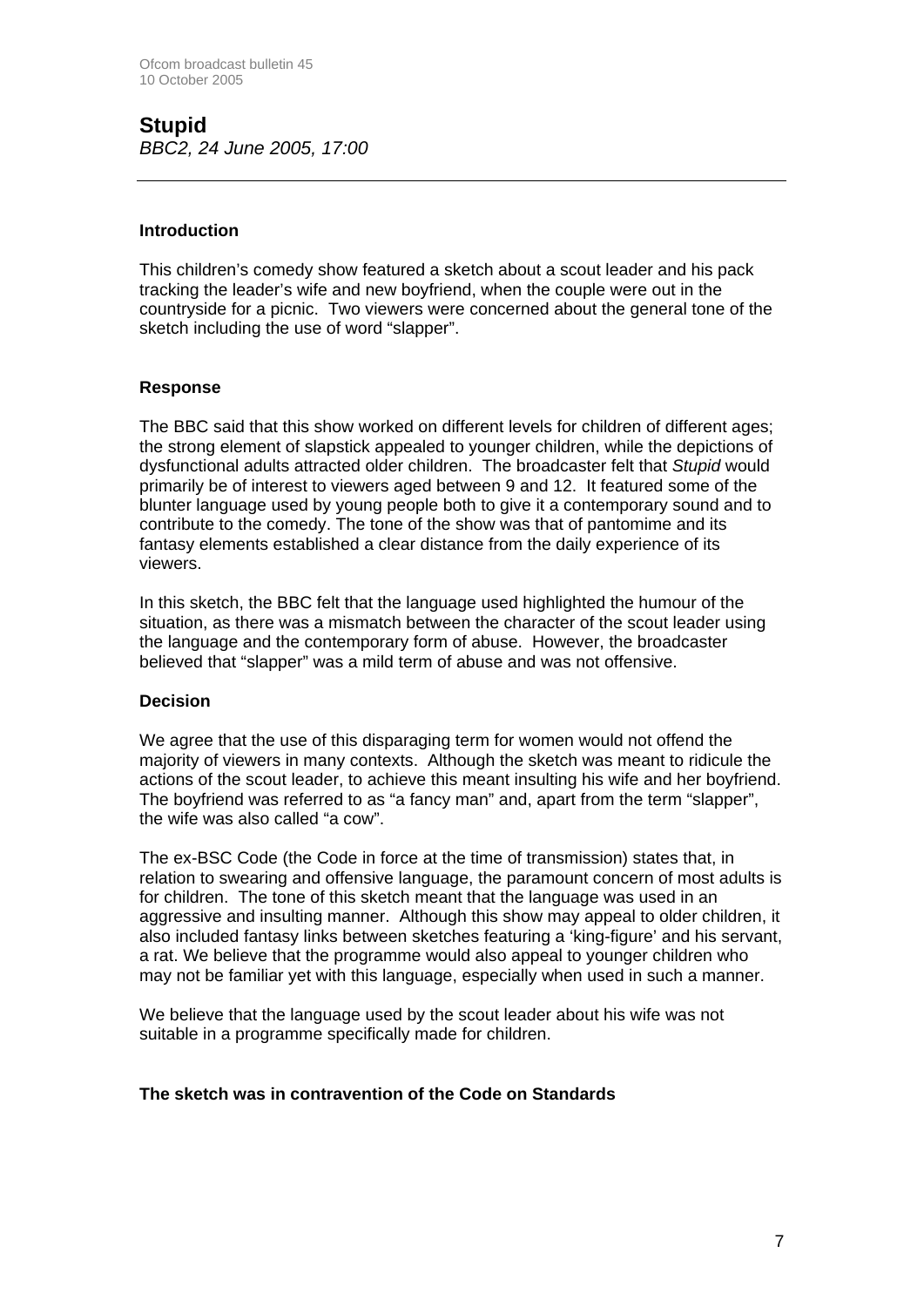# **Resolved**

# **Charlton vs. Manchester City live football**

*Prem Plus, 2 April 2005, 13:35*

### **Introduction**

During the coverage of this football match a red button icon appeared in the top right hand side of the screen. The icon was accompanied by the text "Press (the icon) to see more of the all new Ford Focus". A viewer complained that the inclusion of the icon amounted to inappropriate commercial activity within the programme.

#### **Response**

Prem Plus is a channel operated by Sky. Sky explained that the content for each of its channels is played out in the Sky transmission centre from two separate schedules: the first contains details of the channel's programmes, promotional material and advertisements, and the second contains information to control the electronic programme guide, channel banners and data for interactive icons and banners.

In the week before the incident, an upgrade of Sky's play-out automation system had taken place. The icon in question was due to play out over a Ford Focus advertisement that appeared during an advertising break during half-time in the match coverage. The kick-off of the match had been delayed and, as a result, the first half of the match ended late, meaning the advertising breaks shifted. Following the upgrade work, the play-out systems had inadvertently not been reconfigured to ensure that the two transmission schedules were synchronised resulting in the icon appearing at its pre-determined time slot, rather than being synchronised with the (delayed) start of the Ford Focus advertisement (which, in practice, appeared five minutes later than originally scheduled). As soon as the error was discovered it was remedied and no further problems were encountered.

The interactive icon's premature appearance was wholly inadvertent, it could have been removed by viewers at any time during its 29 seconds appearance on screen (by pressing back-up on the remote control), and it did not form part of the editorial content of the programme. Although the icon briefly overlapped with the programme, it would have been readily apparent to viewers that it did not form part of it, and so would not have been confused with the actual programme. Because of this, Sky considered that the inclusion of the icon did not amount to a breach of Ofcom's Programme Code or Rules on the Amount or Scheduling of Advertising. The only reference in the broadcast to a commercial product was on the icon itself. There was no commercial reference actually in the programme (i.e. as part of the editorial content of the programme, for example referred to by the programme commentators/ presenters).

### **Decision**

The Rules on the Amount or Scheduling of Advertising require that television advertising be readily recognisable as such and kept separate from other parts of the programme service. Additionally, the Programme Code prohibits commercial products and services being promoted in programmes.

These rules are drawn from European legislation, the Television Without Frontiers (TWF) Directive. Article 10 of the TWF Directive requires that "*Television advertising and teleshopping shall be readily recognisable as such and kept quite separate from*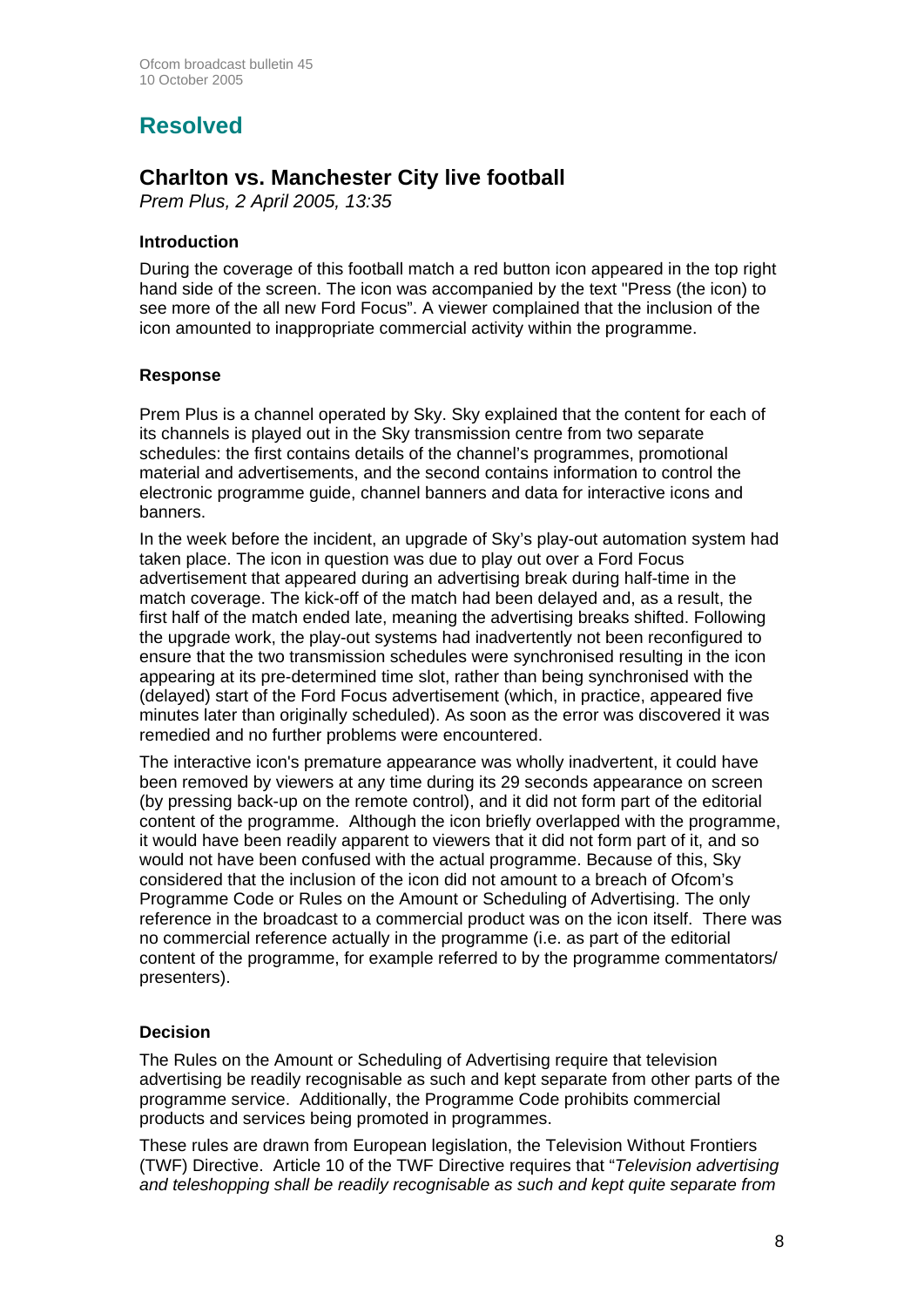*other parts of the programme service by optical and/or acoustic means".* In a paper issued by the European Commission on the interpretation of the Directive, the Commission states that, in accordance with the principle of separation between advertising and editorial content, for advertising using the interactive icon, the icon on which the viewer must click to access the interactive environment must be integrated into an advertisement, itself kept separate and clearly distinguishable from the editorial content. This icon may be inserted during a traditional advertising spot or an advertising spot broadcast using the split screen technique. In the latter case, prior permission must be obtained from the holder of the rights to the programme. In both cases, the advertising message will be subject to the rules on the duration of advertising.

Although the icon appeared distinguishable from the editorial content of the programme, in view of this guidance on the Directive it is clear that the icon should not have appeared in the way it did within the programme. Because, on this occasion, the advertising appeared as a result of a genuine technical error and in view of the prompt action taken by the broadcaster to rectify this issue, we consider the matter resolved.

#### **Complaint resolved**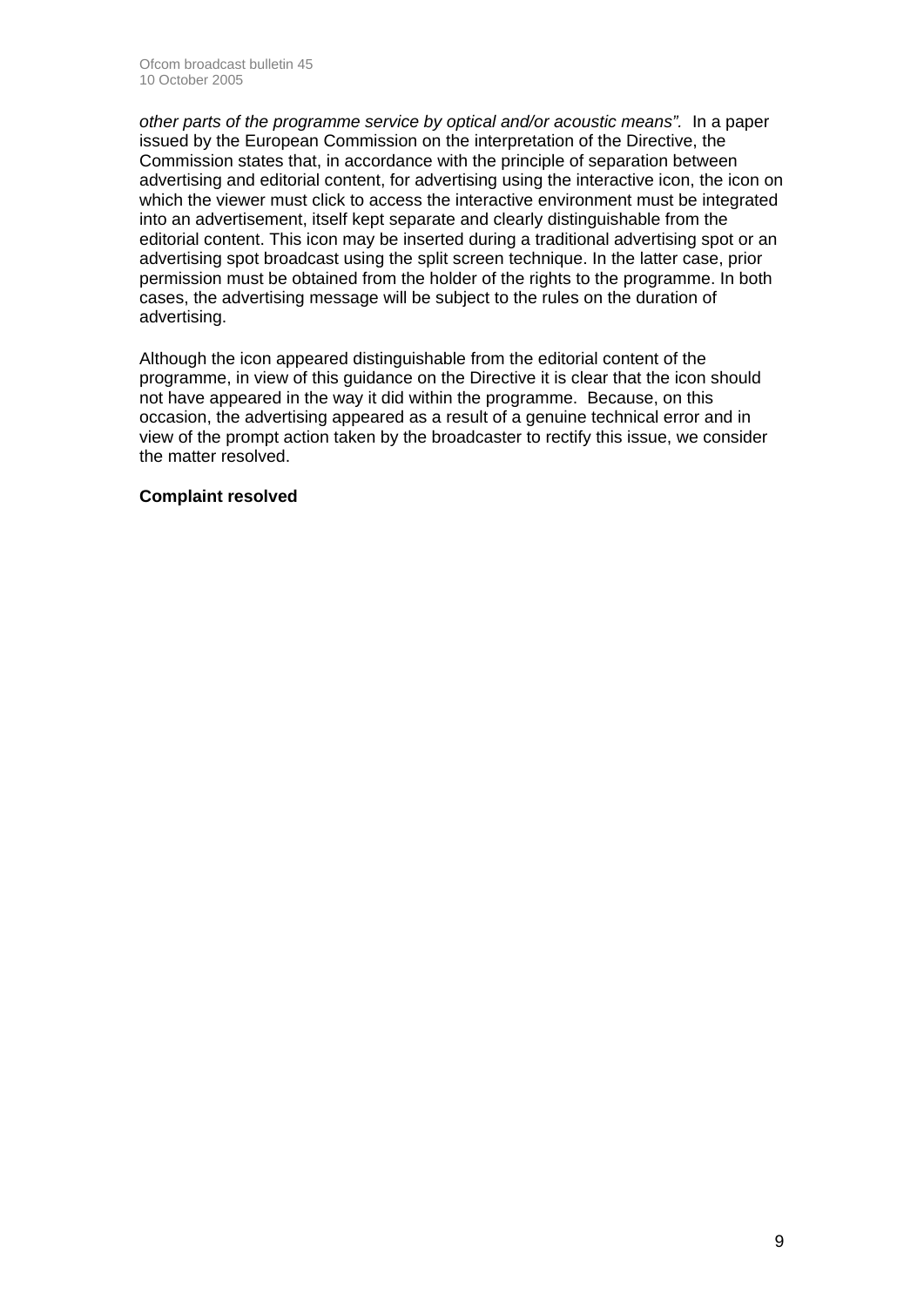### **Streak Party**  *Reality TV, 23 July 2005, 20:00*

#### **Introduction**

Streak Party was a light-hearted documentary looking at the phenomenon of streaking. The programme included footage of full-frontal views of streakers and swearing ("fuck"). One viewer complained that this was inappropriate at 20:00.

#### **Response**

Reality TV said that the programme was given a post-watershed restriction and it had requested that a warning regarding strong language be transmitted. However, due to human error, this was not added to the notes on the programme, which the scheduler should have had, before deciding when to transmit it. Reality TV assured Ofcom that it was reviewing its scheduling procedures to ensure that this did not happen again.

#### **Decision**

We agree that that this programme was only suitable for post-watershed transmission. We welcome the broadcaster's acknowledgement of the problem and, in light of the further action taken, consider the matter resolved.

#### **Complaint resolved**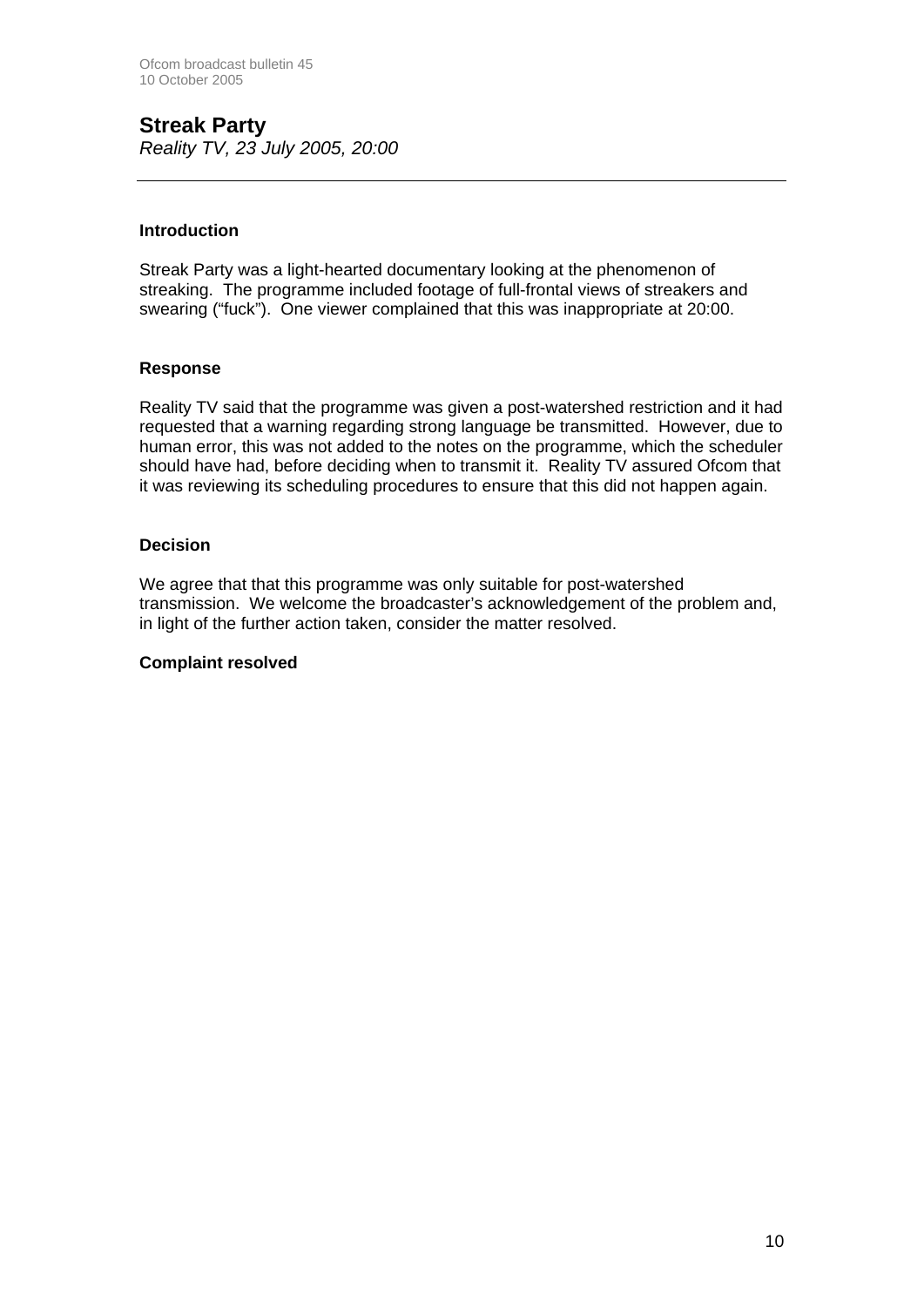# **Other programmes not in breach/out of remit**

#### **7 September – 20 September 2005**

| Programme                               | <b>Date</b> | <b>Channel</b>      | Category             | <b>Complaints</b> |
|-----------------------------------------|-------------|---------------------|----------------------|-------------------|
| 7/7 Attack on London                    | 14/09/2005  | Five                | Offence              | 3                 |
| Airline                                 | 09/09/2005  | ITV1                | Offence              | 1                 |
| Back to the Future III                  | 10/09/2005  | ITV1                | Language             | 1                 |
| <b>Balls of Steel</b>                   | 02/09/2005  | Channel 4           | Offence              | $\overline{2}$    |
| <b>Balls of Steel</b>                   | 09/09/2005  | Channel 4           | Offence              | 1                 |
| <b>Balls of Steel</b>                   | 16/09/2005  | Channel 4           | Offence              | 1                 |
| <b>BBC Coventry</b>                     | 02/09/2005  | <b>BBC Coventry</b> | Other                | 1                 |
| <b>BBC News</b>                         | 01/08/2005  | BBC1                | Offence              | 1                 |
| <b>BBC News</b>                         | 11/09/2005  | BBC1                | Impartiality         | 1                 |
| <b>BBC News</b>                         | 16/09/2005  | BBC1                | Offence              | 1                 |
| <b>BBC News</b>                         | 10/09/2005  | BBC1                | Misleading           | 1                 |
| <b>BBC News 24</b>                      | 04/09/2005  | <b>BBC News 24</b>  | Offence              | 1                 |
| Bremner, Bird & Fortune                 | 11/09/2005  | Channel 4           | Offence              | 3                 |
|                                         |             |                     | Sexual               |                   |
| <b>Britain's Sexual Fantasies</b>       | 05/09/2005  | Five                | Portrayal            | 1                 |
| <b>Britain's Worst Celebrity Driver</b> | 11/09/2005  | Five                | Offence              | $\overline{2}$    |
| Casualty                                | 11/09/2005  | BBC1                | Impartiality         | $\overline{c}$    |
| CD:UK                                   | 04/09/2005  | ITV1                | Offence              | 1                 |
| CD:UK                                   | 03/09/2005  | ITV1                | Offence              | 1                 |
| <b>Celebrity Shark Bait</b>             | 04/09/2005  | ITV1                | Offence              | 1                 |
| Century FM                              | 10/01/2005  | Century 105         | Misleading           | $\mathbf{1}$      |
| <b>Channel 4 News</b>                   | 23/08/2005  | Channel 4           | Offence              | 2                 |
| <b>Channel 4 News</b>                   | 05/09/2005  | Channel 4           | Offence              | 1                 |
| Channel 4 News                          | 10/09/2005  | Channel 4           | Offence              | 1                 |
| <b>Coronation Street</b>                | 29/08/2005  | ITV1                | Offence              | 1                 |
|                                         |             |                     | Sexual               |                   |
| <b>Coronation Street</b>                | 12/09/2005  | ITV1                | Portrayal            | 1                 |
| <b>Coronation Street Family Album</b>   | 11/09/2005  | ITV1                | Violence             | 1                 |
| Dealing With Dickinson                  | 17/07/2005  | BBC1                | Language             | 1                 |
| Deep Blue                               | 05/09/2005  | BBC1                | Offence              | 1                 |
| Departure Lounge                        | 19/08/2005  | BBC1                | Offence              | 1                 |
| dick and dom in da bungalow             | 01/09/2005  | BBC1                | Offence              | 1                 |
| dick and dom in da bungalow             | 08/09/2005  | BBC1                | Offence              | 1                 |
| Discovery Real Time Extra               | 07/09/2005  | Discovery           | Offence              | 1                 |
| <b>Dispatches</b>                       | 01/09/2005  | Channel 4           | Offence              | 1                 |
| Don't Panic, I'm Islamic                | 12/06/2005  | BBC <sub>2</sub>    | Offence              | 1                 |
| Emmerdale                               | 14/09/2005  | ITV1                | Offence              | 1                 |
| Father of the Pride                     | 06/05/2005  | Sky One             | Offence              | 1                 |
| Fear Factor UK                          | 23/06/2005  | Sky One             | Offence              | 1                 |
| Fimbles                                 | 19/09/2005  | BBC1                | Offence              | 1                 |
| <b>Five News</b>                        | 08/09/2005  | Five                | Offence              | 1                 |
| Footprints in the Snow                  | 11/09/2005  | ITV1                | Religious<br>Offence | 1                 |
| Fox News                                | 08/07/2005  | Fox News            | Impartiality         | 1                 |
| Fox News                                | 09/07/2005  | Fox News            | Impartiality         | 1                 |
| Fox News                                | 07/07/2005  | Fox News            | Offence              | 1                 |
| Fox News                                | 25/07/2005  | Fox News            | Offence              | 1                 |
|                                         |             |                     |                      |                   |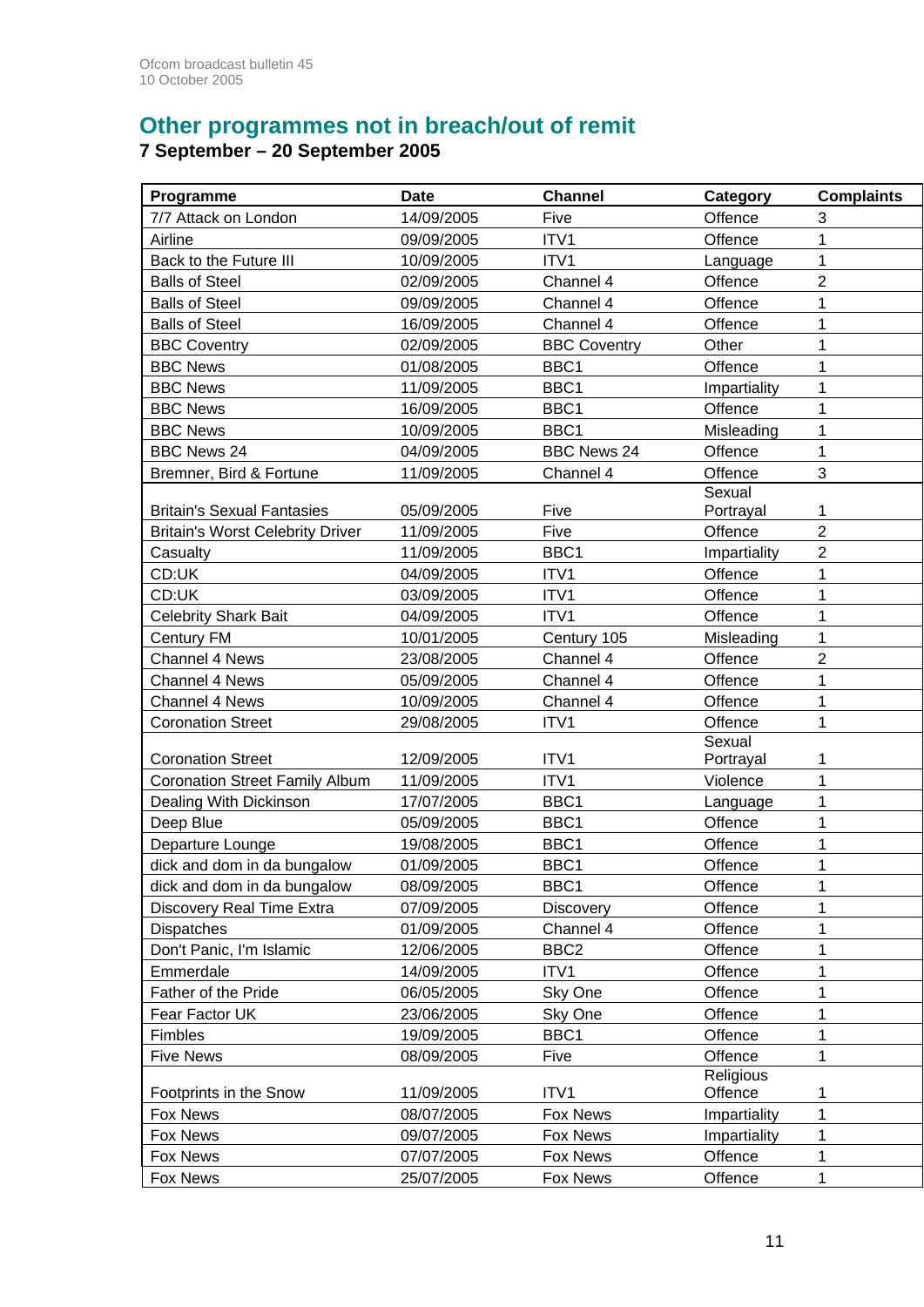| <b>Fox News</b>                   | 27/07/2005 | Fox News                | Offence      | 1              |
|-----------------------------------|------------|-------------------------|--------------|----------------|
| Fox News                          | 22/07/2005 | <b>Fox News</b>         | Impartiality | 1              |
| Futurama                          | 04/09/2005 | Channel 4               | Offence      | 1              |
| Galaxy 105                        | 06/09/2005 | Galaxy 105              | Offence      | 1              |
| Galaxy Breakfast                  | 16/09/2005 | Galaxy105-106           | Language     | 1              |
| <b>Game Guru</b>                  | 17/09/2005 | Satellite & Cable       | Language     | $\overline{2}$ |
| <b>GMTV</b>                       | 01/09/2005 | ITV1                    | Offence      | 1              |
| <b>GMTV</b>                       | 13/09/2005 | ITV1                    | Offence      | 1              |
|                                   |            |                         | Religious    |                |
| <b>God's Rottweiler?</b>          | 22/08/2005 | Channel 4               | Offence      | 1              |
| <b>Grand Prix</b>                 | 21/08/2005 | ITV1                    | Offence      | 1              |
| <b>ITV News</b>                   | 15/08/2005 | ITV1                    | Impartiality | 1              |
| <b>ITV News</b>                   | 05/09/2005 | ITV1                    | Impartiality | 1              |
| <b>ITV News</b>                   | 01/09/2005 | ITV1                    | Offence      | 1              |
| <b>ITV News</b>                   | 07/09/2005 | ITV1                    | Offence      | 1              |
| <b>ITV News</b>                   | 14/09/2005 | ITV1                    | Impartiality | 1              |
| <b>ITV Soap Challenge</b>         | 11/09/2005 | ITV1                    | Misleading   | 1              |
|                                   |            |                         | Sexual       |                |
| <b>ITV'S 50 Greatest Shows</b>    | 10/09/2005 | ITV1                    | Portrayal    | 1              |
|                                   |            |                         | Religious    |                |
| Jonathan Ross                     | 18/12/2004 | <b>BBC Radio 2</b>      | Offence      | 1              |
| Kirsty's Home Videos              | 10/09/2005 | Sky One                 | Offence      | 1              |
| <b>LBC Programme</b>              | 30/06/2005 | LBC97.3                 | Offence      | 1              |
| Let 'Em All In                    | 07/03/2005 | Channel 4               | Offence      | 1              |
| Marian, Again                     | 05/09/2005 | ITV1                    | Violence     | $\overline{2}$ |
| Men and Motors                    | 15/09/2005 | Men and Motors          | Offence      | 1              |
| Mercury FM                        | 03/09/2005 | Mercury 96.6            | Offence      | 1              |
| <b>Meridian News</b>              | 02/06/2005 | ITV1                    | Impartiality | 1              |
| Ministry of Mayhem                | 21/05/2005 | ITV1                    | Offence      | 1              |
| <b>Most Haunted</b>               | 03/09/2005 | Living                  | Misleading   | 1              |
| Neighbours                        | 07/09/2005 | BBC1                    | Offence      | 1              |
| No Sex Please, We're Teenagers    | 06/09/2005 | BBC <sub>2</sub>        | Offence      | 1              |
| <b>Paramount Channel</b>          | 05/08/2005 | <b>Paramount Comedy</b> | Offence      | 1              |
| Peppa Pig                         | 05/09/2005 | Satellite & Cable       | Offence      | 1              |
| Pornography:the Secret History    |            |                         |              |                |
| of Civilisation                   | 22/08/2005 | <b>UKTV History</b>     | Offence      | 1              |
| Radio Jackie                      | 31/08/2005 | Radio Jackie            | Offence      | 1              |
| Real Life: A Murder in the Family | 05/09/2005 | ITV1<br>Real Radio 100- | Offence      | 1              |
| Real Radio South Wales            | 31/07/2005 | 101FM                   | Offence      | 1              |
| Richard and Judy                  | 05/09/2005 | Channel 4               | Offence      | 1              |
| Richard and Judy                  | 06/09/2005 | Channel 4               | Offence      | 1              |
| Richard and Judy                  | 14/09/2005 | Channel 4               | Language     | 1              |
| Rick Stein's French Odyssey       | 14/09/2005 | BBC <sub>2</sub>        | Offence      | 1              |
| Rose & Maloney                    | 12/09/2005 | ITV1                    | Language     | 1              |
| Secrets of the Old Testament      | 05/04/2005 | Five                    | Misleading   | 1              |
| Sharks on Trial                   | 04/09/2005 | ITV1                    | Offence      | $\overline{c}$ |
| <b>Sky News</b>                   | 18/08/2005 | <b>Sky News</b>         | Offence      | 1              |
| <b>Sky Sports News</b>            | 27/08/2005 | <b>Sky Sports</b>       | Offence      | $\mathbf 1$    |
| Spooks                            | 12/09/2005 | BBC1                    | Offence      | $\overline{2}$ |
| Supernanny                        | 14/09/2005 | Channel 4               | Offence      | $\overline{2}$ |
| Talksport                         | 30/08/2005 | Talksport               | Offence      | 1              |
|                                   |            |                         |              |                |